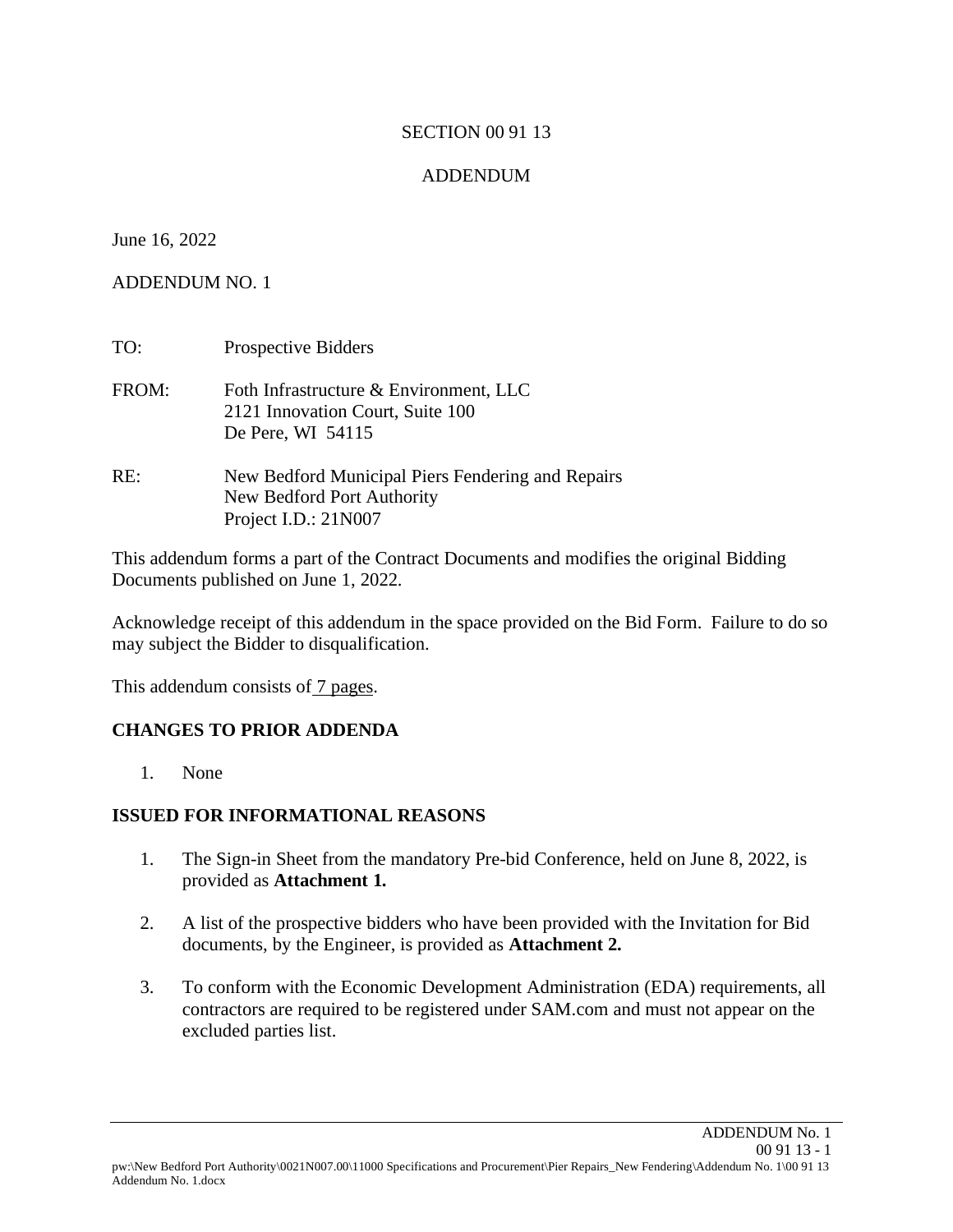#### **CHANGES TO PROCUREMENT AND CONTRACTING REQUIREMENTS**

1. The bond requirements have been revised. The selected Contractor must furnish a Payment Bond of 100% of the contract price and a Performance Bond for 100% of the contract price within 10 days of the contract award date.

#### **CHANGES TO SPECIFICATIONS**

1. The following specifications have been updated to reflect the revised bond requirements listed above:

> Section 00100, Notice to Bidders Section 00200, Instructions to Bidders (Article 16, Paragraph 16.2)

#### **QUESTIONS AND RESPONSES FROM PROSPECTIVE BIDDERS FOLLOWING THE PRE-BID CONFERENCE**

- 1. Q: I am requesting an engineer's estimate to obtain the bid bond for this project.
	- A: The engineer's opinion of cost for the Base Bid is **\$9,500,000**.

Daniela T. H. Abbott, P.E. Certifying Engineer Foth Infrastructure & Environment, LLC Registered P.E. for the Commonwealth of Massachusetts, License #49667

#### END OF ADDENDUM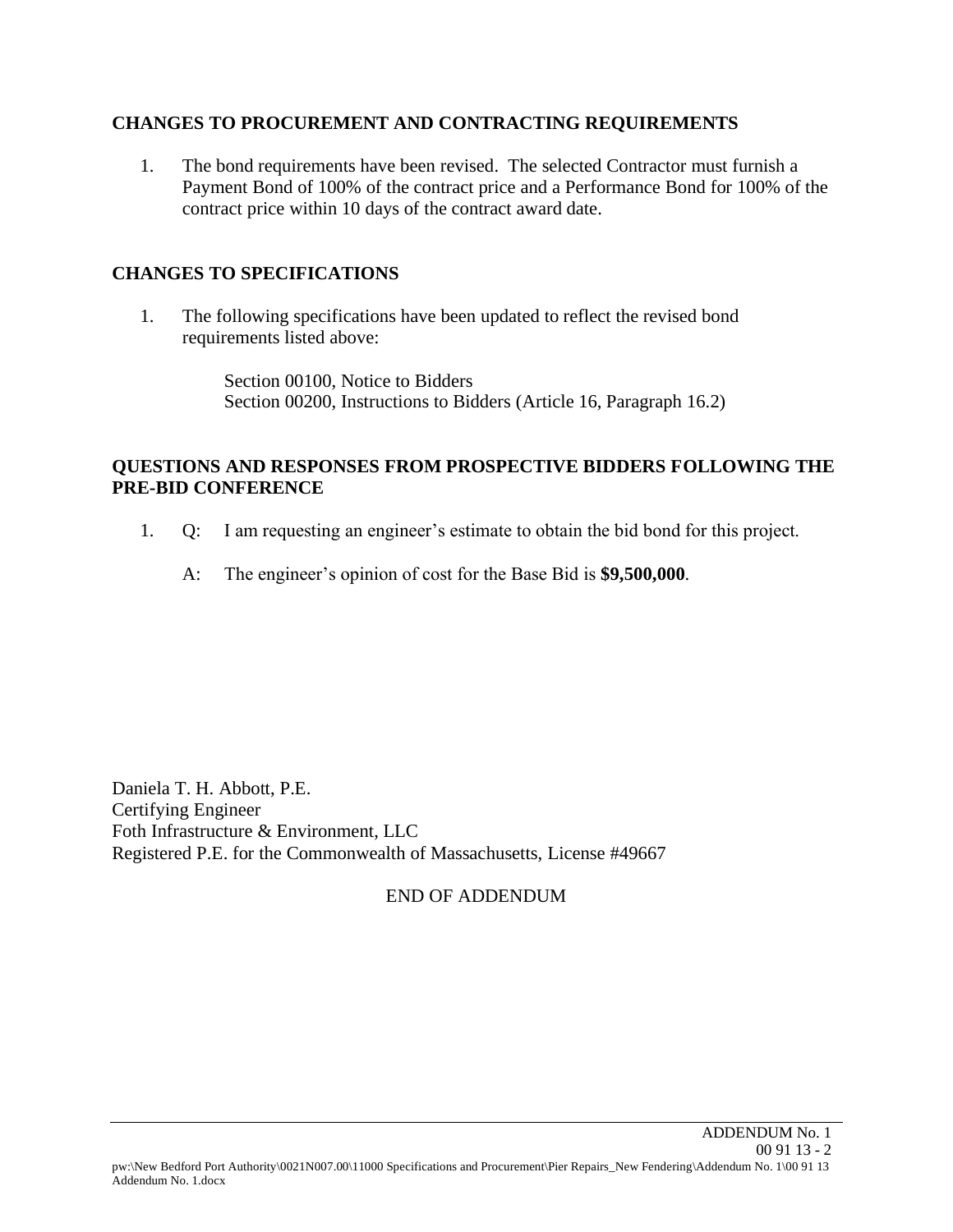## Attachment 1

Sign-in Sheet from Pre-bid Conference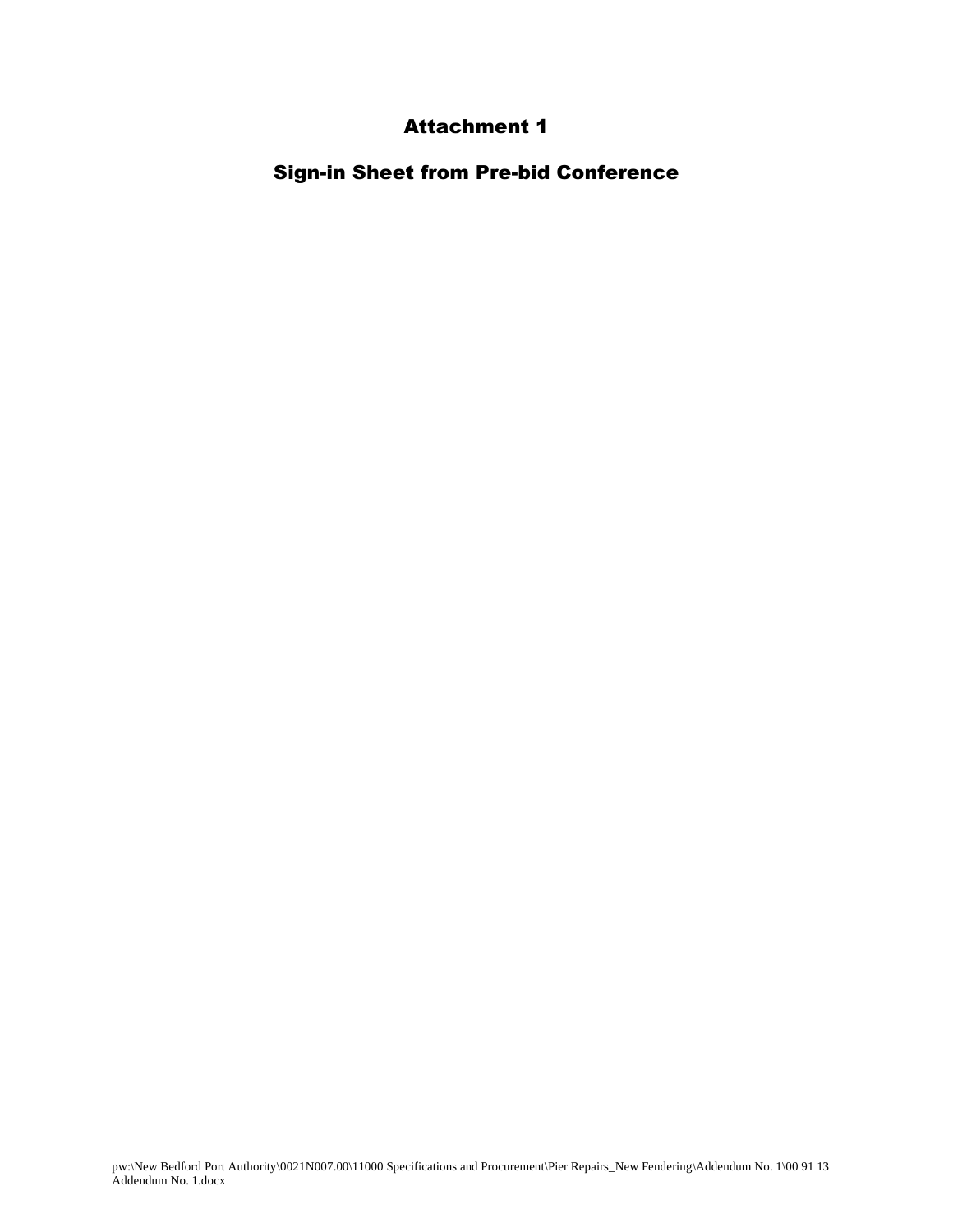# **Municipal Piers Fendering & Repairs**



Pre-Bid Conference

6/8/2022

10 a.m.

| Name                       | Representing                 | Phone                    | Email                                    |
|----------------------------|------------------------------|--------------------------|------------------------------------------|
| Daniela<br>Abbott          | Foth                         | 401 924 2432             | daniela. abbott@foth. com                |
| ABRAHAM<br><b>ROOMADER</b> | GLOBAL                       | 206.588.9512             | arodrigueza goliving com                 |
| ERIC BRAY                  | Northern Construction        | $413 - 544 - 0260$       | ebray @ vorther y construction com       |
| STEVE SHANNON              | COASTLINE COMPOSITES         | $717 - 629 - 0737$       | SSHANNON @ COASTLINE COMPOSITIES, COM    |
| BARRY BELCASTRO            | ACK MARINE & GEN. CONR.      | 781983-0989              | <u>barryeack-marinecontracting com</u>   |
| Emmanuel                   | MAS Bildy ABroje             | <u>566-2277</u>          | emichaelidisemsbritchigand               |
| ALEX BATTINGER             | IF BRENNAN CO.               | $68 - 66 - 1191$         | 6007<br>ABAITTING EL Q JF BRENNAN. COM   |
| Ryder Calzaretton          | Reagan Marine Construction   | $509 - 409 - 8662$       | CCALEACETTA@ REAGAN MORINE. COM          |
| Fongh Millutowicz          | AGM Marine Contractors, Inc. | LSOB) 776-9759           | jondh,miluutowicz@agmmarine.com          |
| Kaitlyn Jillson            | Robert Bour Marine Division  | $508 - 4320530$          | Kjillsbnerobarbour.com                   |
| Michael Sepe               | Sole Spire Underwater        | $ 401\rangle$ 864-1844   | MSEPE@Sole Source Undernoter.com         |
| Robert Palvado             | Sole Course Underweger       | $(401)$ 226-2150         | $\mathcal{U}$<br>$\ell$<br>RPg Junbo @ " |
| Scott Hazelly              | B77 Marine Construction      | $917 - 416 - 8560$       | Scott H@Remauer.com                      |
| William Copie              | Coastalmona Constrution      | $774 - 531 - 4254$       | Bille Constalmc. Net                     |
| ANDY SMITH                 | SMITH MARINE, INC.           | <u>781 - 631 - 4800 </u> | ANDY@ SMITHMMMNEING.COM                  |
| Coran Deavor               | $NB$ $PI$                    | $508 - 261 - 3000$       | Leasan DUARTIE (V New BepFORD-M). GOU    |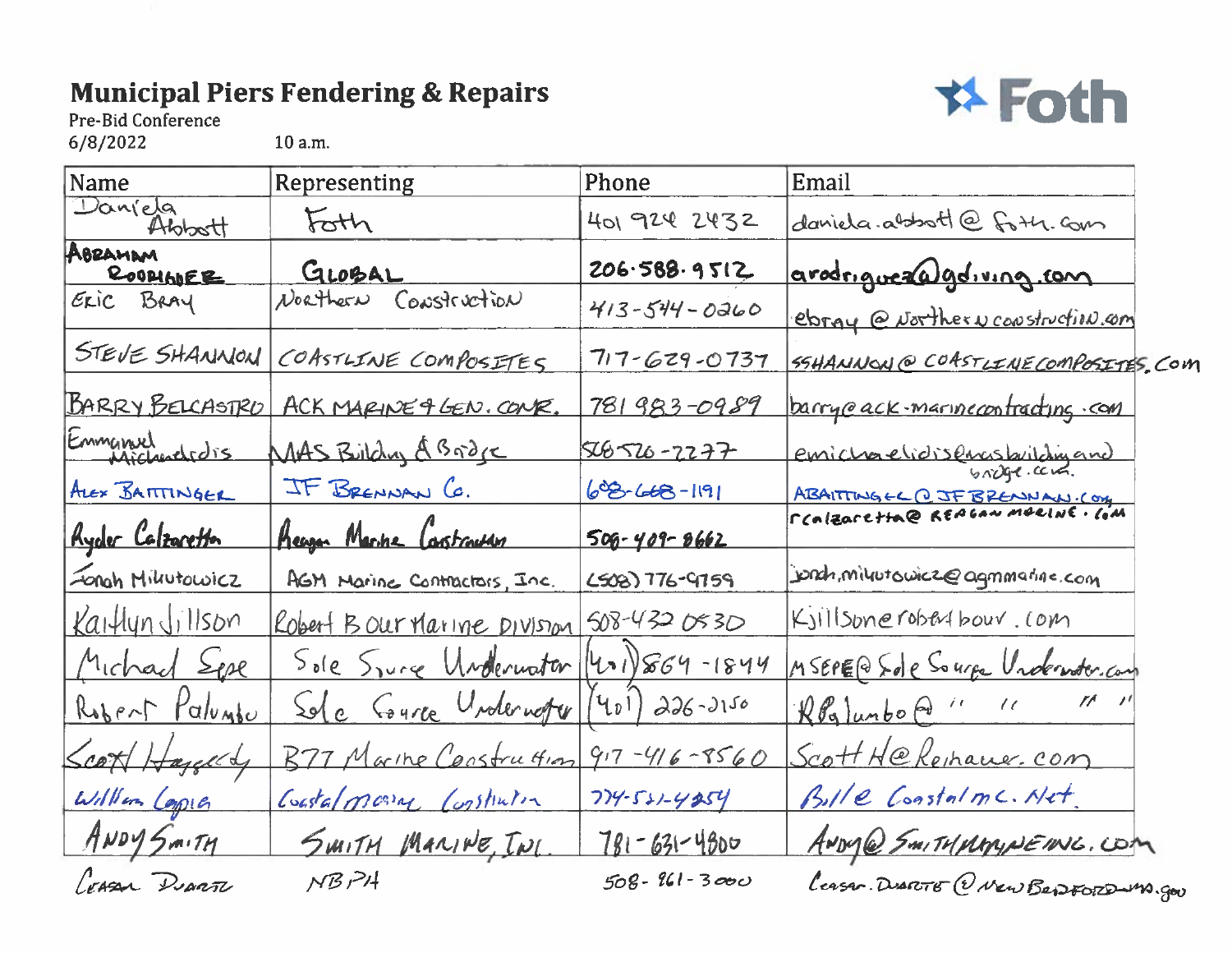Attachment 2

Planholder List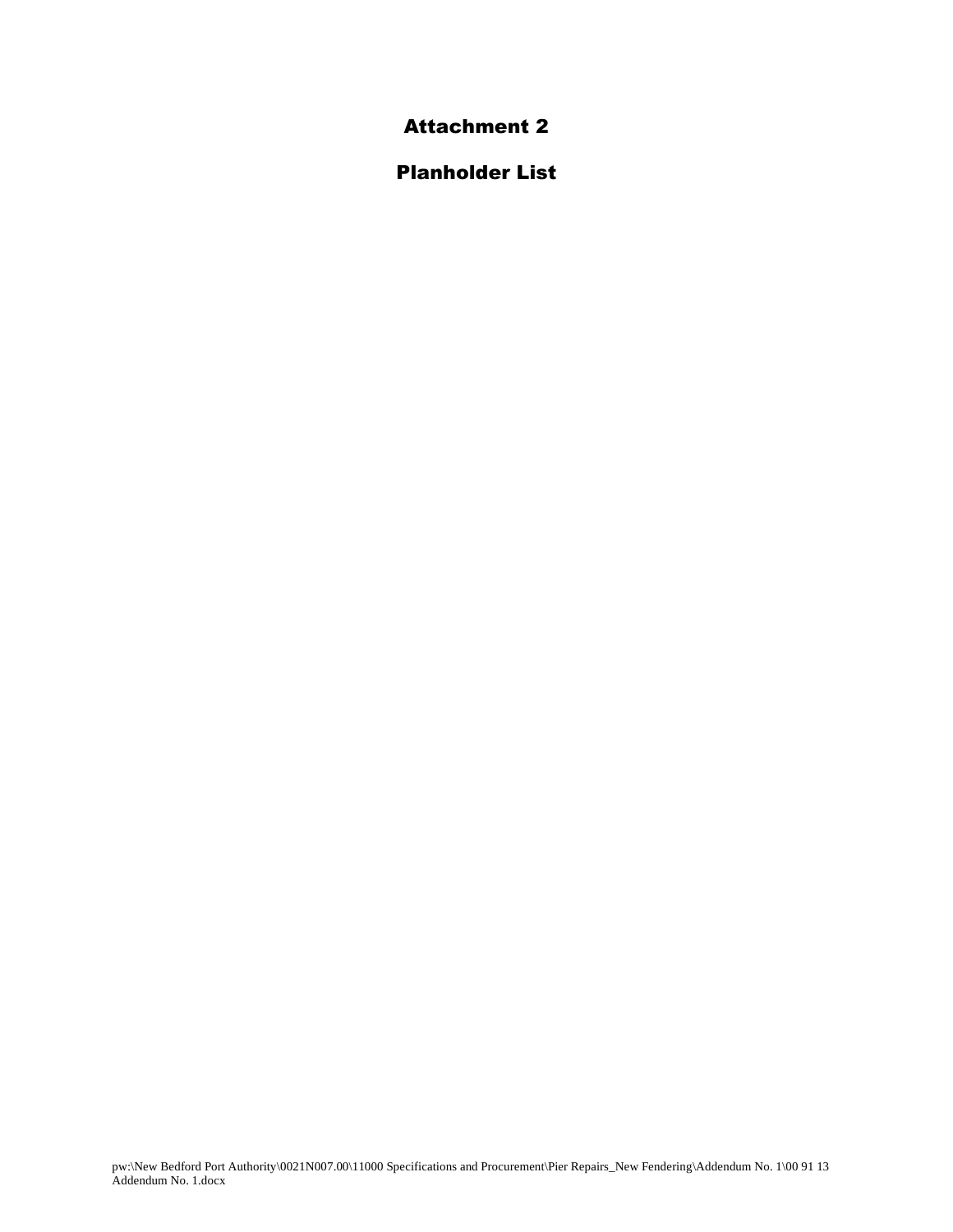## Planholders List

|                | Date of<br><b>Request</b> | Company                                     | <b>Contact Name</b>                    | <b>Email</b>                                             | Telephone No.                          | PDF of Bid<br>Package<br><b>Sent</b> |
|----------------|---------------------------|---------------------------------------------|----------------------------------------|----------------------------------------------------------|----------------------------------------|--------------------------------------|
|                |                           | <b>BTT Marine Construction Company, LLC</b> |                                        |                                                          |                                        |                                      |
| $\mathbf{1}$   | 6/1/2022                  |                                             | <b>Scott Haggerty</b><br>Dolce Montana | scotth@reinauer.com<br>dmontana@northernconstruction.com | 917-416-8560<br>413-289-1230, ext. 206 | X                                    |
| $\overline{c}$ | 6/1/2022                  | Northern Construction Service, LLC          |                                        |                                                          |                                        | $\mathbf X$                          |
| $\overline{3}$ | 6/1/2022                  | J.F. Brennan                                | Quentin Thorson                        | qthorson@jfbrennan.com                                   | 608-799-3524                           | $\mathbf X$                          |
|                |                           |                                             | Danny Maggio                           | dmaggio@jfbrennan.com                                    |                                        | $\mathbf X$                          |
|                |                           |                                             | <b>Alex Baittinger</b>                 | abaittinger@jfbrennan.com                                | 608-668-1191                           | $\mathbf X$                          |
| $\overline{4}$ | 6/1/2022                  | <b>Sole Source Construction</b>             | Marlon<br>Rodriguez                    | mrodriguez@solesourceconstruction.com                    | 786-306-4092                           | $\mathbf X$                          |
| 5              | 6/1/2022                  | <b>Atlantic Marine Construction</b>         | Chris<br>Champagne                     | chris@atlanticmarineconstruction.com                     | 401-348-8154                           | $\mathbf X$                          |
| 6              | 6/1/2022                  | MAS Building & Bridge, Inc.                 | <b>Christine Evers</b>                 | cevers@masbuildingandbridge.com                          | 508-520-2277, ext.<br>301              | $\mathbf X$                          |
| $\overline{7}$ | 6/1/2022                  | New England Building & Bridge Co Inc.       | Jason LaForge                          | jlaforge@nebbco.com                                      | 401-648-8000                           | $\mathbf X$                          |
| 8              | 6/1/2022                  | AGM Marine Contractors, Inc.                | Jonah<br>Mikutowicz                    | Jonah.mikutowicz@agmmarine.com                           | 508-477-8801                           | $\mathbf X$                          |
| 9              | 6/1/2022                  | <b>Ballard Marine Construction</b>          | Liam O'Brien                           | liam.obrien@ballardmc.com                                | 360-450-3918                           | $\mathbf X$                          |
| 10             | 6/2/2022                  | Robert B. Our Co., Inc. -                   | Rich Zini                              | rzini@robertour.com                                      | 508-432-0530                           | $\mathbf X$                          |
|                |                           | Robert B. Our Marine Division               | Abby Our Rose                          | ajour@robertbour.com                                     | 508-432-0530                           |                                      |
|                |                           |                                             | Kevin Trombly                          | ktrombly@robertour.com                                   |                                        |                                      |
| 11             | 6/2/2022                  | <b>Garvin Construction Products</b>         | Catherine                              | cgraham@garvinproducts.com                               | 978-512-0559                           | $\mathbf X$                          |
|                |                           |                                             | Graham                                 | cdaniels@garvinproducts.com                              |                                        |                                      |
|                |                           |                                             | <b>Caitlin Daniels</b>                 |                                                          |                                        |                                      |
| 12             | 6/2/2022                  | <b>Coastline Composites</b>                 | <b>Steve Shannon</b>                   | sshannon@coastlinecomposites.com                         | 717-629-0737                           | $\mathbf X$                          |
| 13             | 6/2/2022                  | D.W. White Construction, Inc.               | Joel Kosberg                           | jkosberg@dwwhite.com                                     | 508-763-8868, ext.<br>105              | $\mathbf X$                          |
| 14             | 6/2/2022                  | Projectdog, Inc.                            | Project Leads<br>Team                  | addenda@projectdog.com                                   | 978-499-9014                           | $\mathbf X$                          |
| 15             | 6/2/2022                  | C. White Marine Incorporated                | Jenelle Palladino<br>Dan White         | jpalladino@cwhitemarine.com<br>dwhite@cwhitemarine.com   | 978-777-5656, ext. 10                  | $\mathbf X$                          |
| 16             | 6/2/2022                  | <b>Construct Connect</b>                    | Jonathan Ditter                        | Jonathan.ditter@constructconnect.com                     | 513-458-5951                           | $\mathbf X$                          |
| 17             | 6/3/2022                  | <b>Coastal MC Estimating</b>                | Gene Kelley                            | estimating@coastalmc.net                                 | 339-502-8667                           | $\mathbf X$                          |